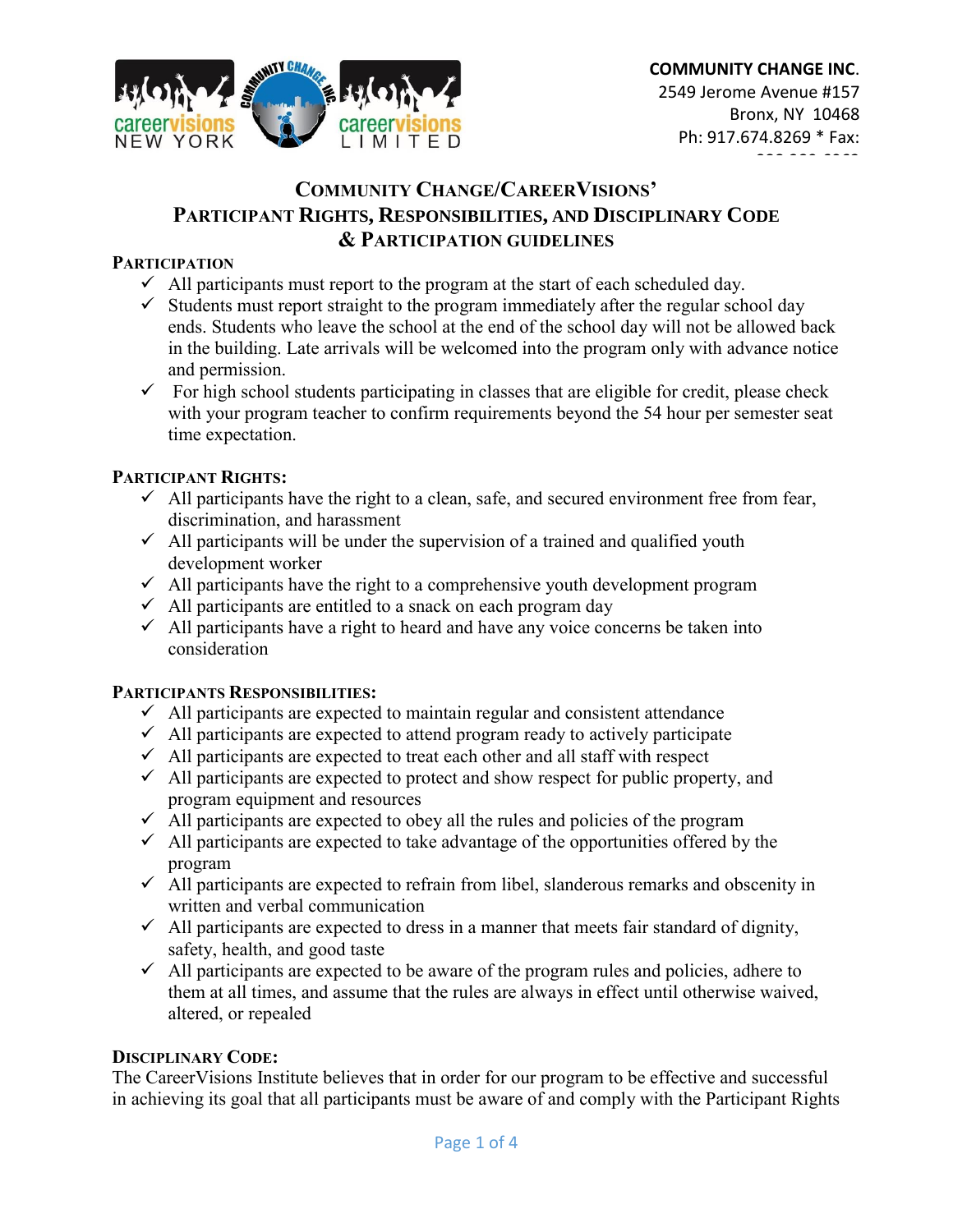

and Responsibilities. As we must maintain the integrity of our program, all policies and procedures will be applied in a fair and consistent manner. Failure to abide by this may result in documented actions that may include program expulsion.

#### **PROGRAM POLICIES AND PROCEDURES:**

- No fighting, cursing, teasing, or bullying is allowed
- No one is permitted to have weapons, alcohol, or illegal substances on program premises, and wear or advertise the promotion or use of any such items
- No gang related signs or paraphernalia is allowed on program premises
- No one is allowed to use cell phones during program activities without the expressed consent of a staff member
- No one is allowed to abuse or misuse public property, program equipment and resources
- No one is allowed to engage in, display, wear, or advertise behavior of an illicit or sexual nature
- All students must maintain consistent and regular attendance, and actively participate in program activities
- All students must sign in and out daily on the required attendance sheets.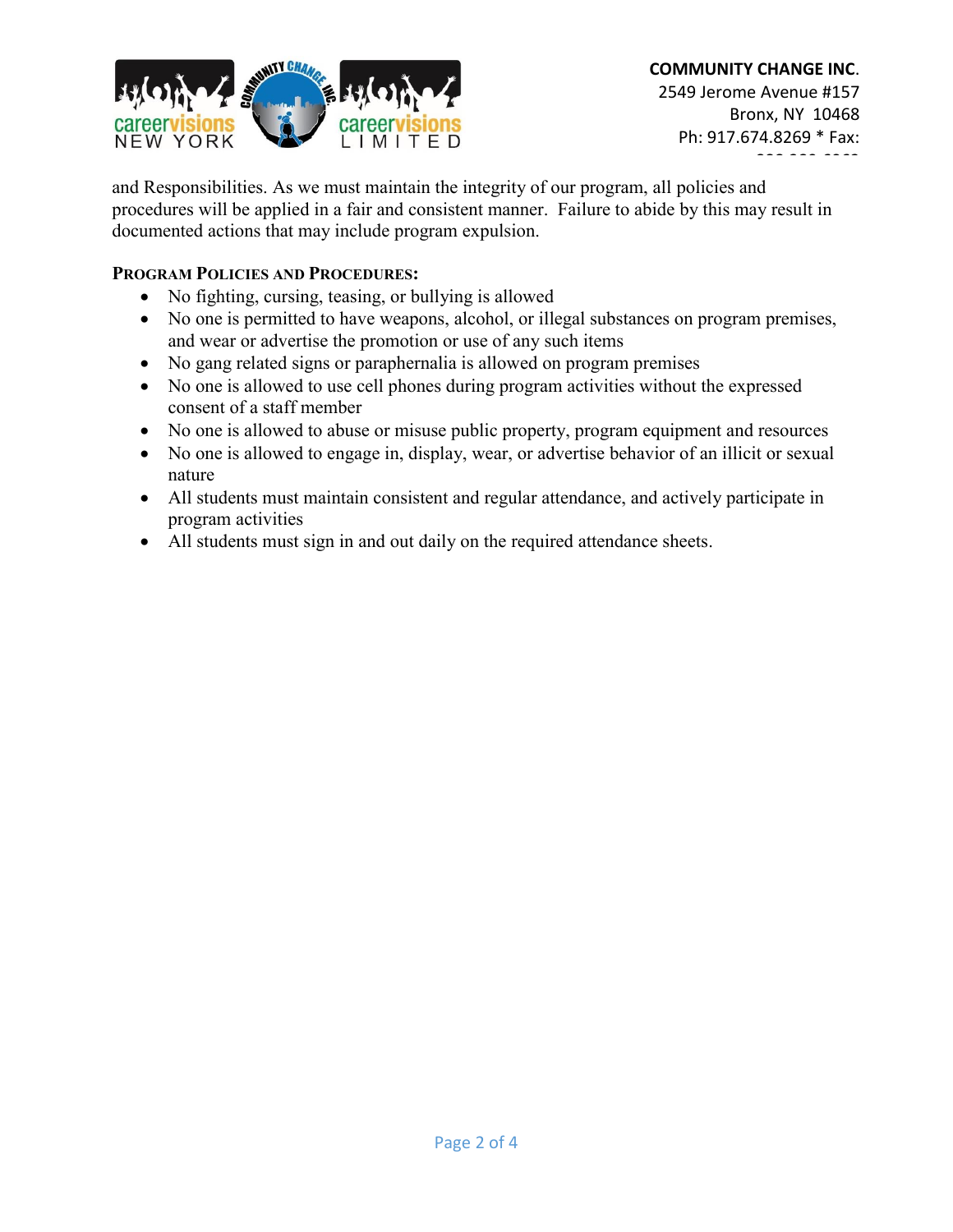

## **COMMUNITY CHANGE/CAREERVISIONS' DERECHOS, RESPONSABILIDADES Y CÓDIGO DISCIPLINARIO DE LOS PARTICIPANTES Y PAUTAS DE PARTICIPACIÓN**

## **PARTICIPACIÓN**

- Todos los participantes deben presentarse en el programa al inicio de cada día programado.
- Los estudiantes deben presentarse directamente al programa inmediatamente después de que finalice el día escolar regular. Los estudiantes que salgan de la escuela al final del día escolar no podrán regresar al edificio. Las llegadas tardías serán bienvenidas al programa solo con previo aviso y permiso.
- $\checkmark$  Para los estudiantes de secundaria que participan en clases que son elegibles para crédito, consulte con el maestro de su programa para confirmar los requisitos más allá de la expectativa de tiempo de asiento de 54 horas por semestre.

## **DERECHOS DE LOS PARTICIPANTES:**

- Todos los participantes tienen derecho a un entorno limpio, seguro y protegido libre de miedo, discriminación y acoso.
- $\checkmark$  Todos los participantes estarán bajo la supervisión de un trabajador de desarrollo juvenil capacitado y calificado
- $\checkmark$  Todos los participantes tienen derecho a un programa integral de desarrollo juvenil
- Todos los participantes tienen derecho a una merienda en cada día del programa
- $\checkmark$  Todos los participantes tienen derecho a ser escuchados y a que se tengan en cuenta sus preocupaciones de voz.

# **RESPONSABILIDADES DE LOS PARTICIPANTES:**

- $\checkmark$  Se espera que todos los participantes mantengan una asistencia regular y constante
- $\checkmark$  Se espera que todos los participantes asistan al programa listos para participar activamente
- $\checkmark$  Se espera que todos los participantes se traten entre sí y a todo el personal con respeto
- $\checkmark$   $\bullet$   $\mathbb{M}$  espera que todos los participantes protejan y muestren respeto por la propiedad pública, y el equipo y los recursos del programa.
- $\checkmark$  Se espera que todos los participantes obedezcan todas las reglas y políticas del programa.